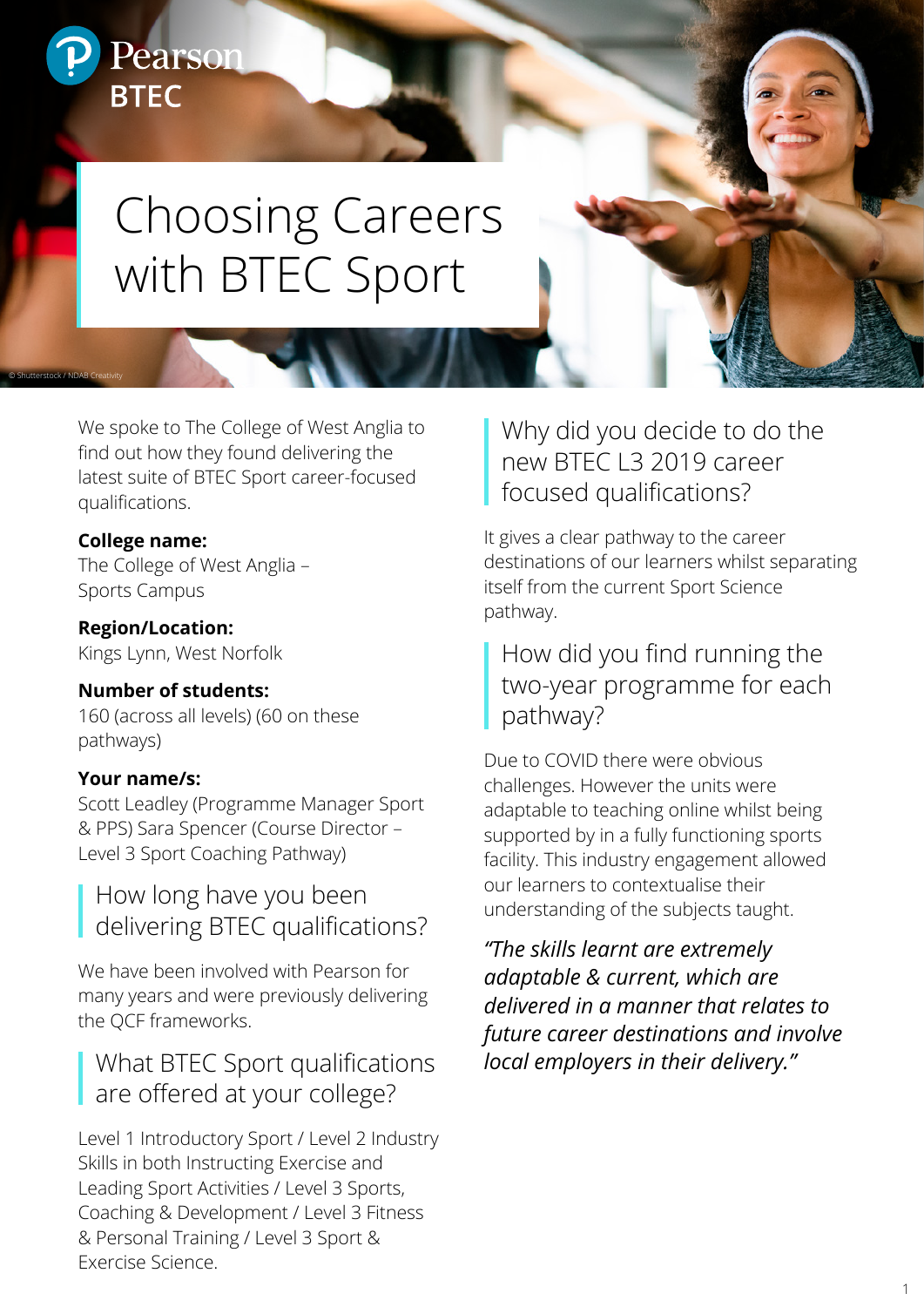What advantages do these new BTEC Sport qualifications have for your learners?

Up to date and relevant subjects, with industry current practices allowing the learners to have clear focus on what they want to achieve and what they can achieve.

#### What motivates your learners to take the BTEC?

Flexible approach with practical and theory elements combining well across the curriculum delivery model.

#### What elements of the new BTEC courses did learners find engaging and motivating? How can you tell?

Our students fully engaged within the practical elements, especially the coaching and fitness development units, where they could develop and upskill their knowledge and understanding of future employability skills. This was shown through the practical evidence & high expectations they brought upon themselves.

#### What skills did these qualifications provide your learners?

Key employability skills including time management, a range of good communication skills, adaptability, development and maturing confidence to work independently.

#### What are the strengths of BTEC in terms of the skills it helps students develop/ get better at?

Apart from the skills listed above these learners have also been able to develop understanding of key sector requirements including Health & Safety, Safeguarding and wider responsibilities to help them progress in their future career destinations.

#### What progression opportunities do these qualifications have for your learners?

A high number of our students have progressed to higher education, full time employment within their relevant industry and apprenticeship pathways. There are also several learners who have progressed into different vocations using their transferrable skills.

#### How do you think the skills learnt on a BTEC course prepare learners for future work?

The skills learnt are extremely adaptable and current, which are delivered in a manner that relates to future career destinations and involve local employers in their delivery.